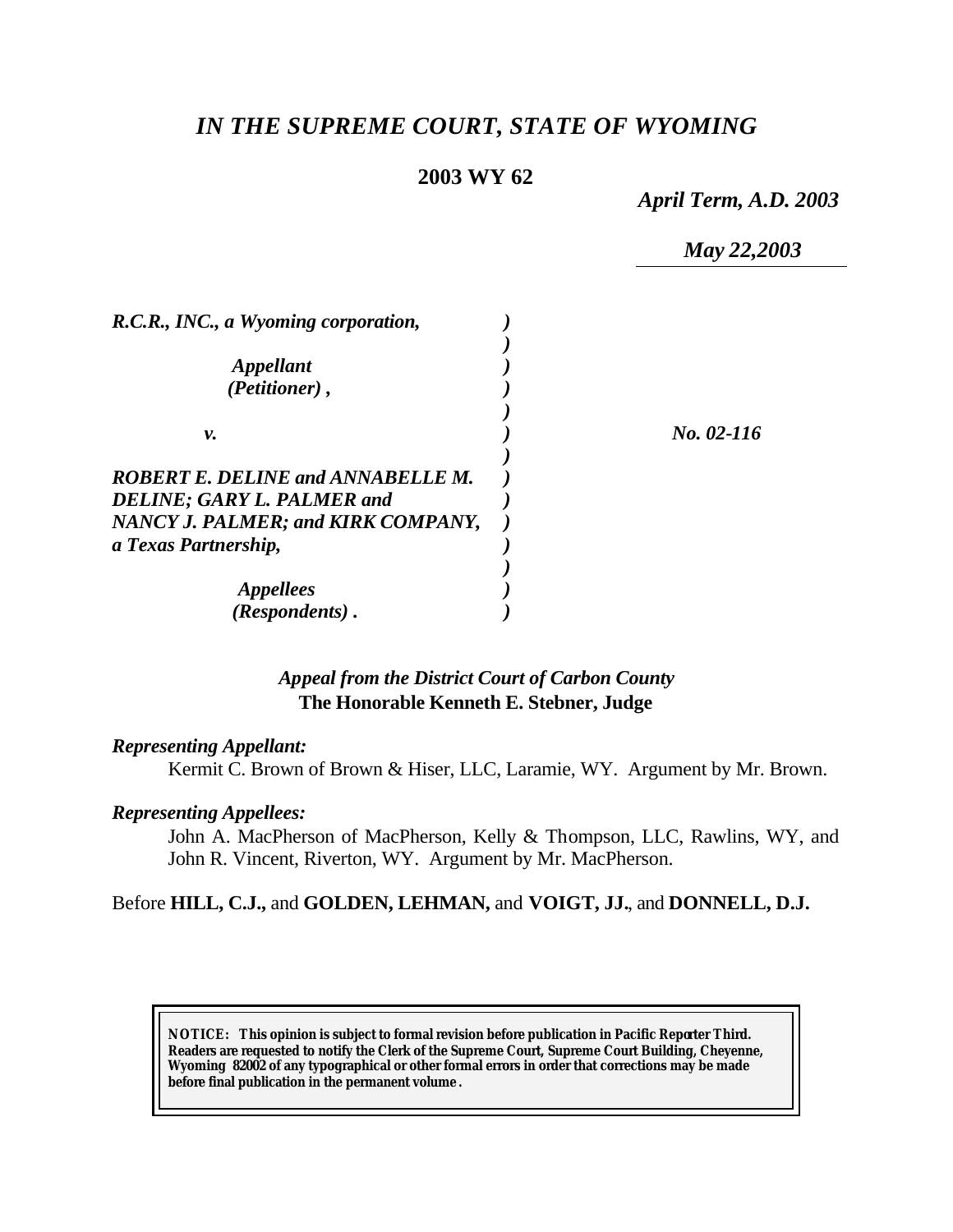#### **LEHMAN, Justice.**

l

[¶1] We review the actions of the Carbon County Board of County Commissioners (Board), which were later affirmed by the district court, establishing a private road and assessing damages. We affirm.

#### *ISSUES*

[¶2] Appellant R.C.R., Inc. (appellant) sets forth the following issues with which appellees Robert E. Deline, Annabelle M. Deline, Gary L. Palmer, Nancy J. Palmer, and Kirk Company (collectively appellees) ostensibly agree:

> 1. Was the Appellant wrongfully precluded from offering evidence relevant to the value of the property on February 13, 2001?

> 2. Did the Viewers improperly ignore damages to all of Appellant's land as required by *Lindt v. Murray*, 895 P.2d 459 (Wyo. 1995)?

> 3. Did the Viewers improperly determine the damages to Appellant's land in contravention of the princip[le]s enunciated in *Lindt v. Murray, supra*?

> 4. Was the Appellant denied protections afforded it by the State of Wyoming and U.S. Constitutions?

#### *FACTS*

[¶3] On September 16, 1997, pursuant to Wyo. Stat. Ann. §§ 24-9-101 to -103 (Lexis  $1999$ ),<sup>1</sup> appellees filed a Petition for Private Road. In addressing this petition, the Board appointed a hearing officer to preside over the proceedings. Beginning on August 19, 1998, a two-day evidentiary hearing was held, culminating with the Board entering findings of fact and an order establishing that 1) there was no outlet to a public road; 2) proper notice was given; and 3) a reasonable and convenient road had been proposed by appellees. The Board also appointed Stuart Quealy, Elmer Peterson, and James Espy as viewers and appraisers pursuant to Wyo. Stat. Ann. § 24-9-101.

<sup>&</sup>lt;sup>1</sup> The legislature amended these statutes in 2000 clarifying the procedures to establish a private road. However, the 1999 version of statutes are applicable to this action. Therefore all references will be made to the 1999 version.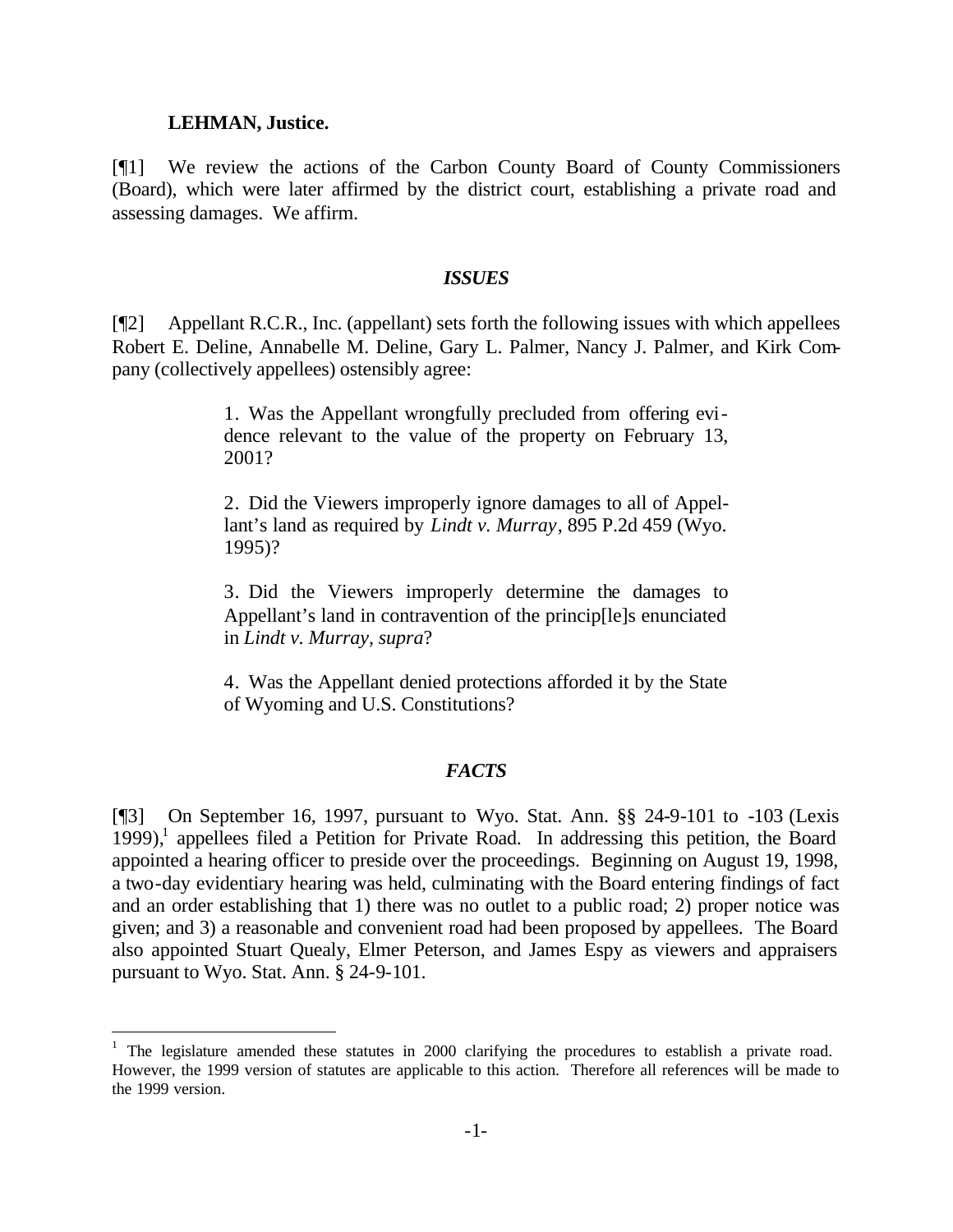[¶4] On January 15, 1999, the viewers and appraisers met on the property and ultimately filed their report with the Board on June 21, 1999. On September 27, 1999, a second evidentiary hearing was held before the Board. At this hearing, appellant did not object to the location of the road established by the viewers and appraisers because the location of the road was appellant's preferred route. Appellant did, however, contest the assessment of damages made by the viewers and appraisers.

[¶5] On December 7, 1999, the Board entered an order that adopted the hearing officer's recommended findings of fact and conclusions of law and ordered the establishment of the private road (Order I). The established private road was consistent with that recommended by the viewers and appraisers. The Board also adopted the assessment of damages made by the viewers and appraisers.

[¶6] Appellant filed a petition for review of administrative action regarding Order I. Upon its review, the district court partially vacated Order I by issuance of a decision letter finding that "the Viewers' determination of damages must be set aside due to lack of substantial evidence" and remanded the matter back to the Board "for the sole and narrow issue of determining damages." In particular, the district court ordered that the Board either 1) have the viewers and appraisers resubmit a report explaining their determination of damages, upon which a subsequent due process hearing would be held, or 2) hold an additional due process hearing on the existing report of the viewers and appraisers whereupon the viewers and appraisers could explain their determination of damages and be subject to cross-examination.

[¶7] Choosing the latter option, a third hearing on the issue of damages was held by the Board on February 13, 2001. After this hearing, the Board entered another Order that adopted the hearing officer's recommended findings of fact and conclusions of law and established the private road (Order II). Appellant again appealed Order II to the district court. Ultimately, the district court entered an order affirming the actions of the Board. This appeal followed.

## *STANDARD OF REVIEW*

[¶8] In *Wagstaff v. Sublette County Bd. of County Comm'rs*, 2002 WY 123, ¶7, 53 P.3d. 79, ¶7 (Wyo. 2002), a case also involving the establishment of a private road, we declared:

> We review the administrative order issued by the Board as if it had come directly to this court from the Board. *Dunning v. Ankney*, 936 P.2d 61, 63 (Wyo. 1997) (citing *State ex rel. Workers' Compensation Div. v. Fisher*, 914 P.2d 1224, 1226 (Wyo. 1996)). We examine the entire record to determine whether substantial evidence supports the administrative agency's findings of fact. We may not substitute our judgment for that of the agency when substantial evidence supports its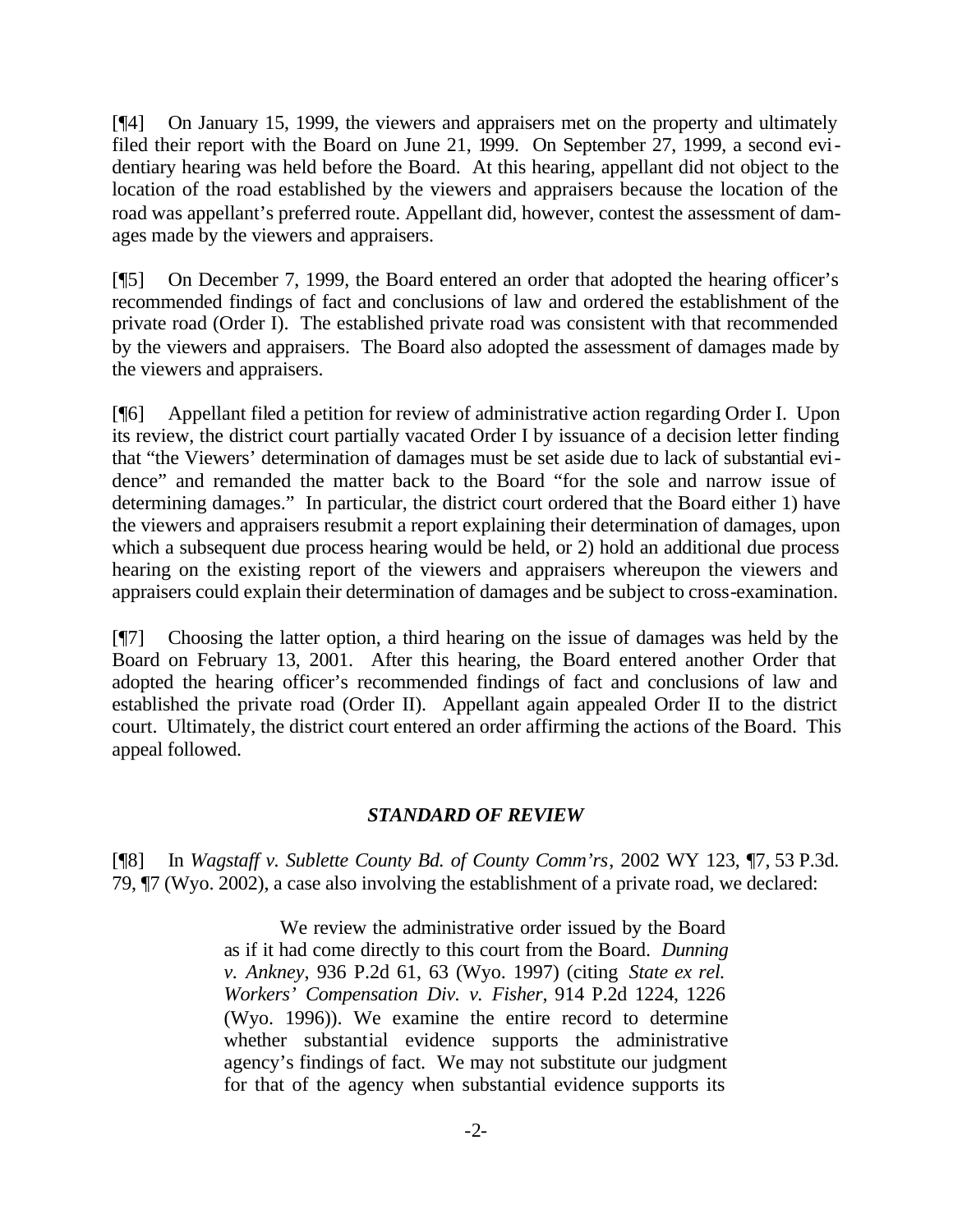decision. *Dunning*, at 63 (citing *Celotex Corp. v. Andren*, 917 P.2d 178, 180 (Wyo. 1996)). "Substantial evidence is relevant evidence which a reasonable mind might accept in support of the agency's conclusions." *Dunning*, at 63 (quoting *Latimer v. Rissler & McMurry Co.*, 902 P.2d 706, 709 (Wyo. 1995)). We do not, however, defer to an agency's conclusions of law. If the correct rule of law has not been correctly applied, the agency's errors are to be corrected. *Dunning*, at 63; s*ee also generally, Mayland v. Flitner*, 2001 WY 69, ¶10, 28 P.3d 838, ¶10 (Wyo. 2001) and *Miller v. Bradley*, 4 P.3d 882, 886 (Wyo. 2000).

#### *DISCUSSION*

#### *Date of Valuation/Evidentiary Issues*

l

[¶9] Citing Wyo. Stat. Ann. § 24-9-103, appellant contends that only after the Board has determined that the viewers' and appraisers' report—which addresses the location of the road and the amount of damages—is "just" and payment of the assessed damages by the applicant of all costs of locating the road, can the road then be declared to be a private road. Thus, appellant argues that until such time, no "taking" has occurred and, therefore, a date of valuation has yet to occur. Continuing this line of reasoning, appellant asserts that both the district court and the Board erred by precluding it from presenting additional evidence of the value of appellant's property affected by the proposed road for the time period of September 28, 1999, to June 20, 2001.

[¶10] Appellant's argument requires us to interpret certain statutes that are applicable to the establishment of private roads. In *State by and through Dep't of Rev. v. Union Pacific Railroad Co.*, 2003 WY 54, ¶12, \_\_ P.3d \_\_, ¶12 (Wyo. 2003) (quoting *McClean v. State*, 2003 WY 17, 16, 62 P.3d 595, 16 (Wyo. 2003), we explained:

> We have long recognized that conclusions of law, such as questions regarding statutory interpretation, are to be reviewed by this court *de novo*. *Hutchings v. Krachun*, 2002 WY 98, ¶10, 49 P.3d 176, ¶10 (Wyo. 2002). In *Pagel v. Franscell*, 2002 WY 169, ¶9, 57 P.3d. 1226, ¶9 (Wyo. 2002) (citing *Wyoming Cmty. College Comm'n v. Casper Cmty. College Dist.*, 2001 WY 86, ¶¶16-18, 31 P.3d 1242, ¶¶16-18 (Wyo. 2001)), we stated:

<sup>&</sup>lt;sup>2</sup> Appellant filed an Application for Leave to Present Additional Evidence with the district court on July 21, 2000 which was denied. Further, appellant opposed appellees' Amended Motion In Limine and filed its own Motion to Submit Additional Evidence before the Board. Ultimately, the Board granted appellees' Motion In Limine and denied appellant's Motion to Submit Additional Evidence.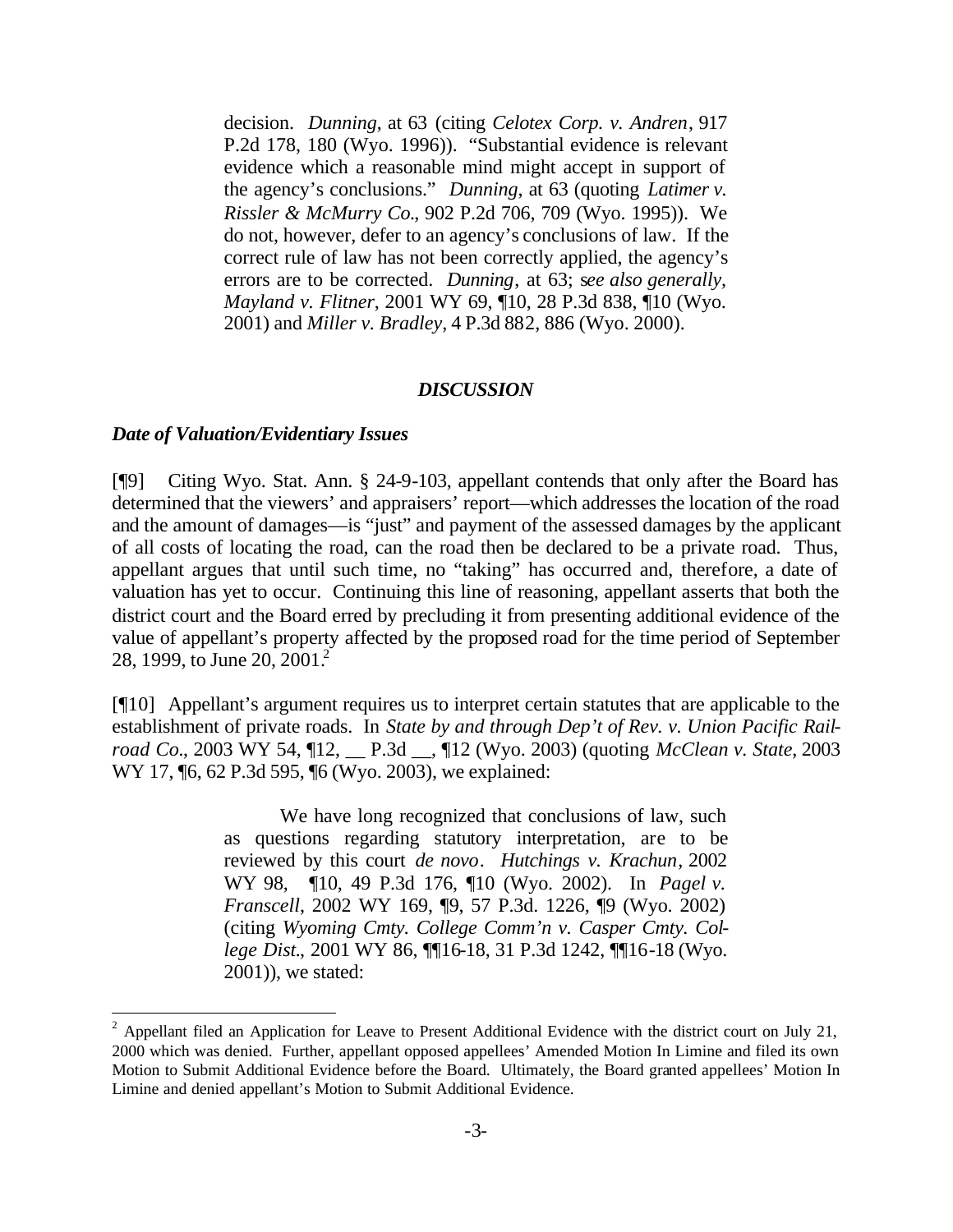In interpreting statutes, our primary consideration is to determine the legislature's intent. *Fontaine v. Board of County Comm'rs*, 4 P.3d 890, 894 (Wyo. 2000); *State ex rel. Motor Vehicle Div. v. Holtz*, 674 P.2d 732, 736 (Wyo. 1983). Legislative intent must be ascertained initially and primarily from the words used in the statute. *Allied-Signal, Inc. v. State Board of Equalization*, 813 P.2d 214, 219 (Wyo. 1991); *Phillips v. Duro-Last Roofing, Inc.*, 806 P.2d 834, 837 (Wyo. 1991). When the words are clear and unambiguous, a court risks an impermissible substitution of its own views, or those of others, for the intent of the legislature if any effort is made to interpret or construe statutes on any basis other than the language invoked by the legislature. *Allied-Signal*, 813 P.2d at 219. Moreover, "[a]ll statutes must be construed *in pari materia*; and in ascertaining the meaning of a given law, all statutes relating to the same subject or hav[ing] the same general purpose must be considered and construed in harmony." *Fontaine*, 4 P.3d at 894 (citing *State ex rel. Motor Vehicle Div. v. Holtz*, 674 P.2d at 735).

Therefore, in performing our review, we look first to the plain and ordinary meaning of the words to determine if the statute is ambiguous. *Olheiser v. State ex rel. Worker's Compensation Div.*, 866 P.2d 768, 770 (Wyo. 1994) (citing *Parker Land & Cattle Company v. Game & Fish Comm'n*, 845 P.2d 1040, 1042-43 (Wyo. 1993)). A statute is clear and unambiguous if its wording is such that reasonable persons are able to agree on its meaning with consistency and predictability. *Parker Land & Cattle*, at 1043. Conversely, a statute is ambiguous if it is found to be vague or uncertain and subject to varying interpretations. *Id.* We have said that divergent opinions among parties as to the meaning of a statute may be evidence of ambiguity. *Basin Electric Power Co-op. v. State Bd. of Control*, 578 P.2d 557, 561 (Wyo. 1978). However, the fact that opinions may differ as to a statute's meaning is not conclusive of ambiguity. Ultimately, whether a statute is ambiguous is a matter of law to be determined by the court. *Allied-Signal*, 813 P.2d at 219.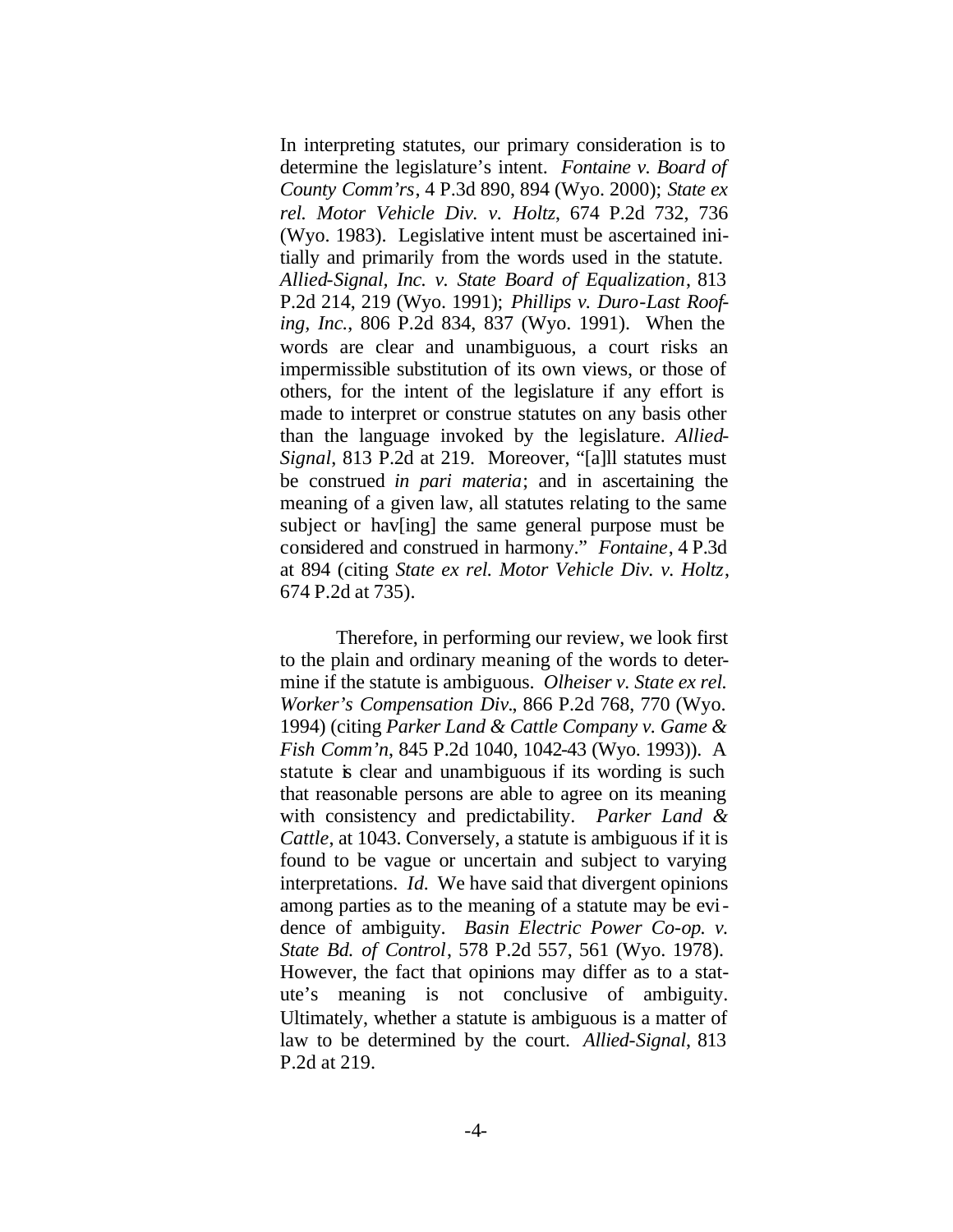#### [¶11] Wyo. Stat. § 24-9-101, states, in pertinent part:

Any person whose land has no outlet to, nor connection with a public road, may apply in writing to the board of county commissioners of his county for a private road leading from his premises to some convenient public road. .. . At the hearing, all parties interested may appear and be heard by the board as to the necessity of the road and all matters pertaining thereto. Upon the hearing of the application, whether the owner or others interested appear or not, if the board finds that the applicant has complied with the law and that the private road is necessary, the board shall appoint three (3) disinterested freeholders and electors of the county, as viewers and appraisers, and shall cause an order to be issued directing them to meet .. . on the proposed road, and view and locate a private road according to the application therefor, *and to assess damages to be sustained thereby*. ... The viewers shall then proceed to locate and mark out a private road in accordance with the application or in such other manner and location they deem appropriate. . . . *The viewers shall also at the same time assess the damages sustained by the owner over which the road is to be established* and make full and true returns, with a plat of the road to the board of county commissioners.

(Emphasis added.) Wyo. Stat. Ann. § 24-9-103, goes on further to state:

*The viewers and appraisers so appointed, or a majority of them, shall make a report to the county commissioners at the next regular session, of the private road so located by them, and also the amount of damages, if any, assessed by them, and the person or persons entitled to such damages, and if the commissioners are satisfied that such report is just, and after payment by the applicant of all cost of locating such road, and the damages assessed by the viewers, the commissioners shall order such report to be confirmed and declare such road to be a private road, and the same shall be recorded as such***.**

(Emphasis added.)

[¶12] Applying the plain and ordinary meaning to the language used in Wyo. Stat. Ann. §§ 24-9-101 and 24-9-103, we find no ambiguity. Wyo. Stat. Ann. § 24-9-101 clearly mandates that the viewers and appraisers assess damages at the same time they meet for the purpose of viewing the affected real property and locating the proposed road. Similarly,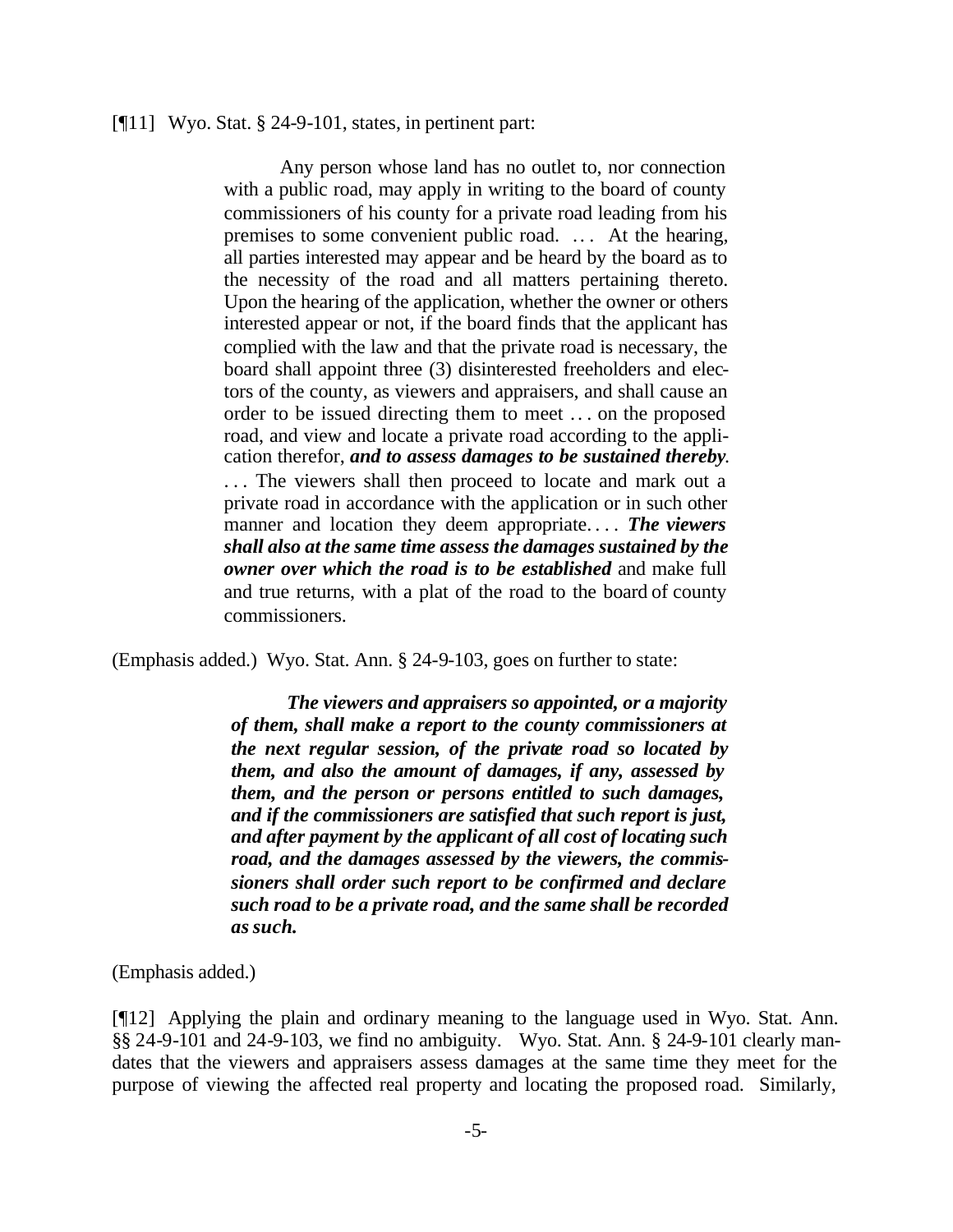Wyo. Stat. Ann. § 24-9-103 squarely expresses the legislature's intent that the county commissioners involved would soon thereafter, *at the county commissioner's next scheduled session*, receive a report of the viewers and appraisers which included, in part, their assessment of damages made *at the time of their viewing of the affected property* so the county commissioners could determine if that report should be confirmed. No significant delay or later date for the assessment of damages as argued by appellant can be inferred from this language.

[¶13] As we recognized in *Wagstaff*, at ¶12, and many other previous cases dealing with the establishment of private roads, the language used in Wyo. Stat. Ann. § 24-9-101, discloses the legislature's intent that the procedure under the statute provide, in a local forum, a readily available, economically affordable, and *time efficient method* to obtain a means of access to property. *See also Martens v. Johnson County Bd. of Comm'rs*, 954 P.2d 375, 380 (Wyo. 1998) and *McGuire v. McGuire*, 608 P.2d 1278, 1288 (Wyo. 1980). Appellant's reading of the statute frustrates this intent.

[¶14] Furthermore, under appellant's theory, the amount of damages would be an evermoving target subject to potential manipulation and continual review. Given appellant's expressed scenario, unless the county commissioners entered a final order on the same day as the damages hearing, the assessment of damages would continue to remain at issue. The legislature could not have intended the damages valuation to change for an undefined period of time or that the final determination of damages be extended depending on when the county commissioners entered their final order or, as is pointed out by this action, when subsequent appeals on the county commissioners' decision are determined by the courts. We have on a number of occasions recognized that the legislature intended that good faith and reason prevail in the establishment of private roads. *Wagstaff*, at ¶12; *Martens*, at 380; *Dunning v. Ankney*, 936 P.2d 61, 64-65 (Wyo. 1997); *Lindt v. Murray*, 895 P.2d 459, 462 (Wyo. 1995); *McGuire*, at 1288. We fail to see how an ever-changing damages assessment would promote good faith and reason.

[¶15] The viewers and appraisers met with Mr. Jon R. Gray, president of R.C.R., Inc., on January 15, 1999, the date of their scheduled viewing of the real property affected by the proposed private road. Mr. Gray indicated appellant had some general intent in the future to subdivide its property. Further, Mr. Gray showed the viewers and appraisers the possible location of improvements for an anticipated subdivision and golf course. At that time, however, Mr. Gray indicated that no plans had been submitted to rezone and subdivide appellant's property. The viewers and appraisers also confirmed that a subdivision plat had not been appropriately approved and recorded concerning appellant's property.

[¶16] Because appellant objected to the damages assessment made by the viewers and appraisers, the Board held a hearing on September 27, 1999, wherein appellant was given a full opportunity to present evidence and witnesses concerning damages, including appellant's desire to potentially subdivide its property. In fact, appellant presented the only witnesses at this hearing, calling three witnesses.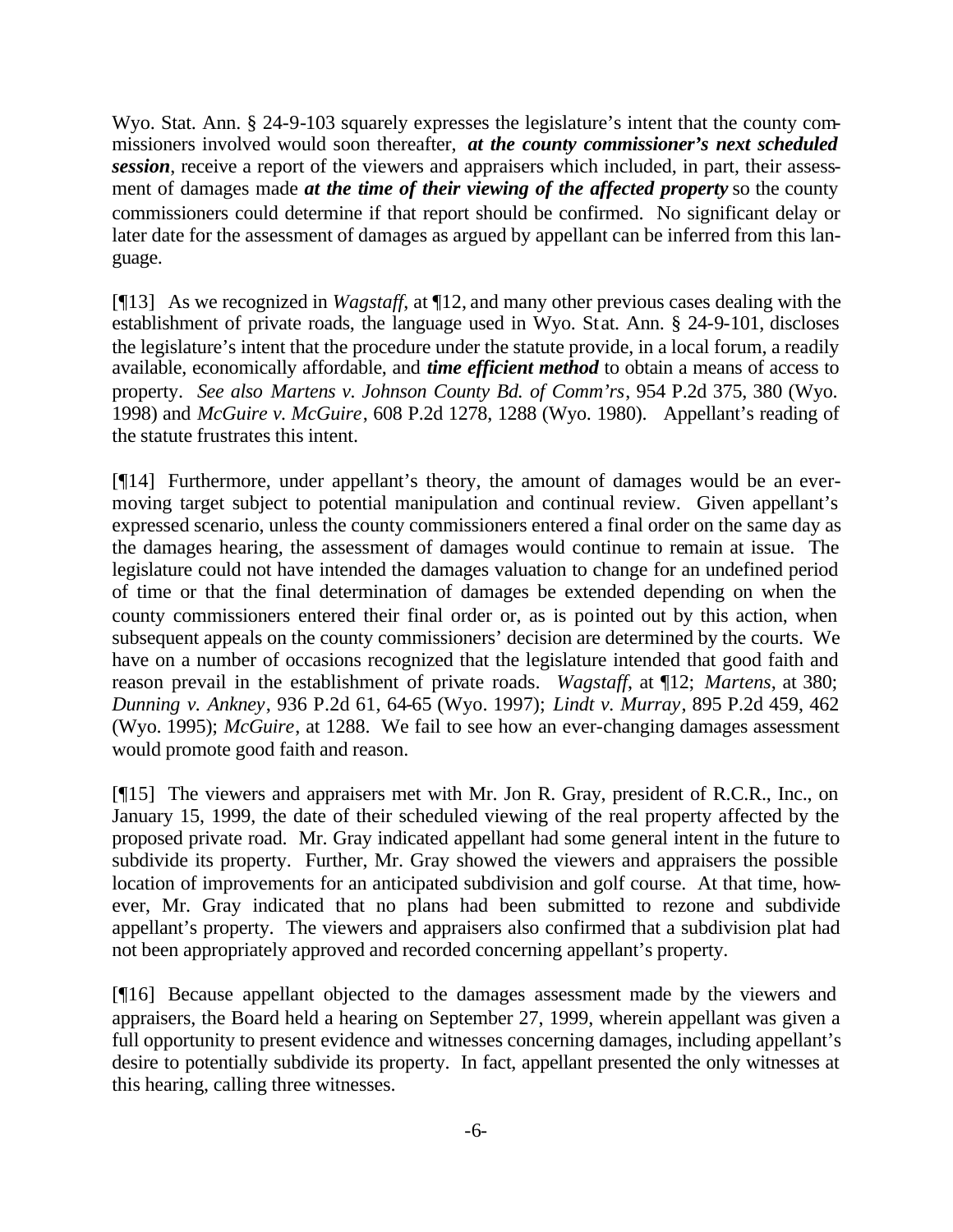[¶17] The first witness, Jonathan Schnal, Planning Economic Development Director for Carbon County, testified that in August of 1998 his office received an imprecise sketch of a proposed rezoning and subdivision plan including both appellant's property as well as a neighboring property. In June of 1999, another drawing was received from appellant, but Mr. Schnal's office did not understand what was being proposed by this second drawing. Mr. Schnal indicated that the rezoning and subdivision application of appellant was on hold and in suspense because the neighboring property had not been removed from the plan or authority for such rezoning and subdivision received from the owner of the neighboring property. Furthermore, appellant had failed to provide additional requested information and had not completed the numerous and substantial steps for rezoning and subdivision. Mr. Schnal also testified that before rezoning and subdivision could occur 1) reviews would have to be completed by the State of Wyoming, Department of Environmental Quality, and the Wyoming State Engineer, 2) appellant would need to prepare and submit covenants for the subdivision that would need to be approved, and 3) appellant would need to complete, after first being approved by the necessary agencies, numerous improvements to the property. Critically, Mr. Schnal also confirmed that appellant's property remained zoned as ranch, agricultural, and mining property.

[¶18] The second witness, Mr. Gray, testified about appellant's plans to subdivide its property but admitted that any formal steps to complete this plan were, at minimum, still in their infancy. Mr. Gray's testimony included his opinion of the estimated value of appellant's property after rezoning and subdivision and his estimated damage calculations with respect to the proposed private road. However, Mr. Gray's opinions were based only on his own general personal experiences as a developer and general information he stated he had received from realtors in the area. As such, Mr. Gray's opinions are somewhat speculative and lacking in foundation.

[¶19] Appellant's last witness, Thomas Grieve, was a real estate broker. Mr. Grieve confirmed that he had experience in the sale of recreational type properties in Carbon County. Nevertheless, he stated he could neither agree nor disagree with the valuations expressed by Mr. Gray concerning appellant's property because he did not have sufficient foundation to do so.

[¶20] Reviewing the record, we conclude that all parties, including appellant, were allowed to fully develop their respective positions on damages at the September 27, 1999 hearing. As we explained above, following the clear and unambiguous language of the applicable statutes, the assessment of damages upon the establishment of a private road must be calculated on the date of the viewing of the affected real property by the appointed viewers and appraisers and the circumstances that exist at that time. Accordingly, we hold that the district court and the Board did not err when they precluded appellant from presenting any additional evidence concerning damages after the September 27, 1999 hearing.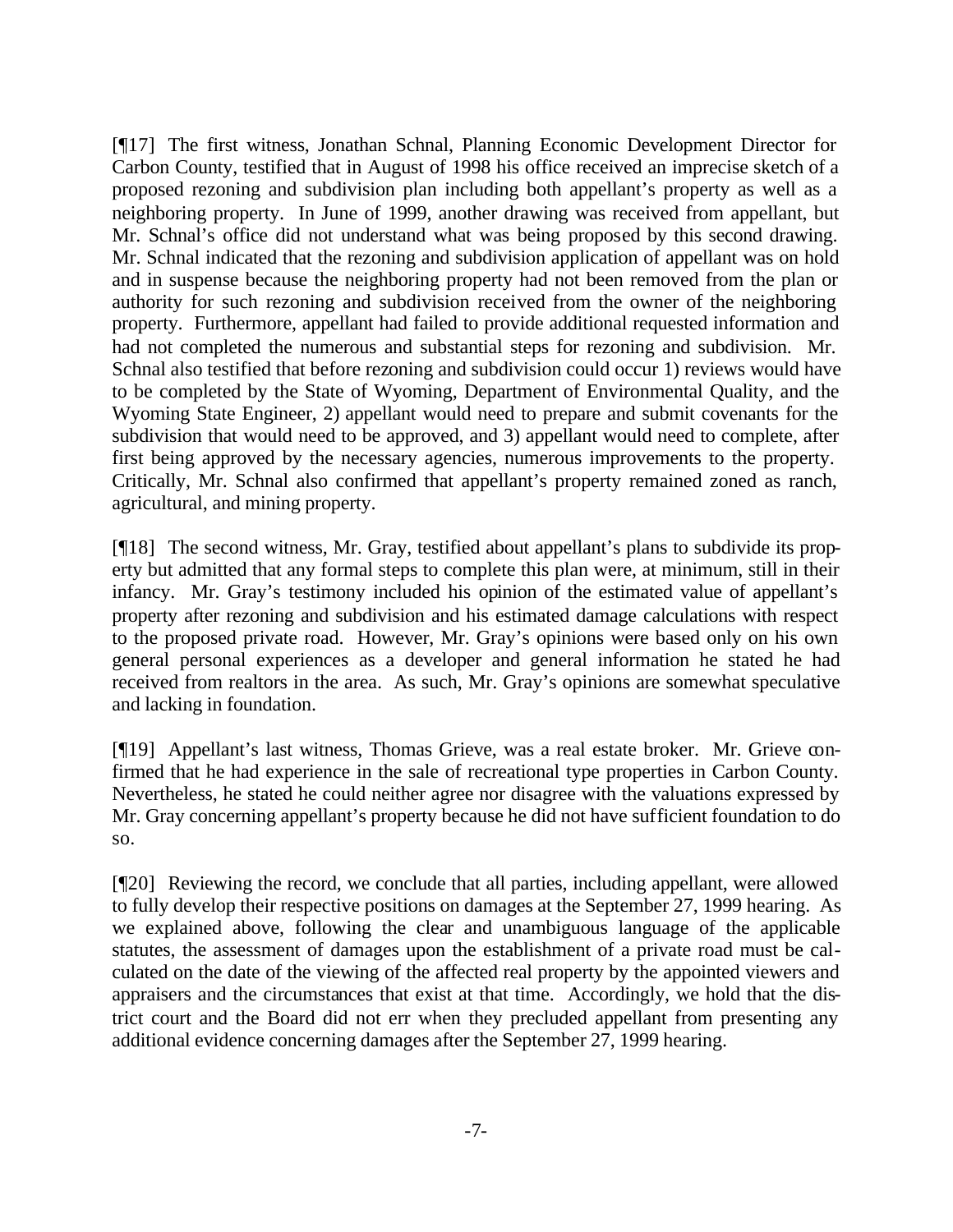[¶21] We further note that the position of appellant points out the potential for manipulation by the owner of the affected property if assessment of damages is not limited to the date of viewing by the appointed viewers and appraisers and the circumstances that actually exist at that time. The evidence presented established that appellant did not submit its admittedly very rough sketch concerning rezoning and subdivision of its property and surrounding property until August 18, 1998, just one day before the initial hearing held in this case. Subsequently, appellant did little more to further this application. The fact that the same parties involved in this appeal were previously embroiled in contentious litigation regarding the attempted establishment of an easement across appellant's property also does not support Mr. Gray's statements regarding appellant's long-time desire to rezone and subdivide its property. Appellant took no formal actions at that time to establish its alleged desire to rezone and subdivide its property. Therefore, while Mr. Gray expressed that appellant always desired to rezone and subdivide its property, these statements must be viewed as at least somewhat suspect.

[¶22] Finally, our holding recognizes the well-established principle that evidentiary rulings are within the sound discretion of the administrative agency or trial court including determinations of the adequacy of foundation, relevancy, competency, materiality, and remoteness of the evidence. This court will generally accede to such determinations unless an abuse of discretion is clearly shown. *See Garnick v. Teton County Sch. Dist. No. 1*, 2002 WY 18, ¶13, 39 P.3d 1034, ¶13 (Wyo. 2002); *Wilks v. State*, 2002 WY 100, ¶19, 49 P.3d 975, ¶19 (Wyo. 2002); *McGhee v. Rork*, 978 P.2d 577, 580 (Wyo. 1999); *Goddard v. Colonel Bozeman's Restaurant*, 914 P.2d 1233, 1238 (Wyo. 1996). Likewise, we have also stated on a number of occasions that determinations concerning credibility of the evidence and weight of the evidence will not be disturbed by this court unless clearly contrary to the overwhelming weight of the evidence. *Brierley v. State ex rel. Workers' Safety & Compensation Div.*, 2002 WY 121, ¶16, 52 P.3d 564, ¶16 (Wyo. 2002); *Newman v. State ex rel. Workers' Safety & Compensation Div.*, 2002 WY 91, ¶31, 49 P.3d 163, ¶31 (Wyo. 2002).

[¶23] In this case, the district court explicitly ordered that an evidentiary hearing be held by the Board "for the sole and narrow issue of determining damages." This hearing afforded appellant due process by requiring the viewers and appraisers to explain their determination of damages and to be subject to cross-examination.

# *Substantial Evidence Regarding Assessed Damages*

[¶24] In the second two issues, appellant essentially argues that the Board was presented with insufficient evidence to render an appropriate determination on the assessment of damages upon establishment of the private road. In particular, appellant proffers that the viewers and appraisers improperly ignored damages to *all* of appellant's land and improperly determined the damages to appellant's land within the roadway corridor, both in contravention of those requirements set forth in *Lindt v. Murray*, 895 P.2d 459 (Wyo. 1995).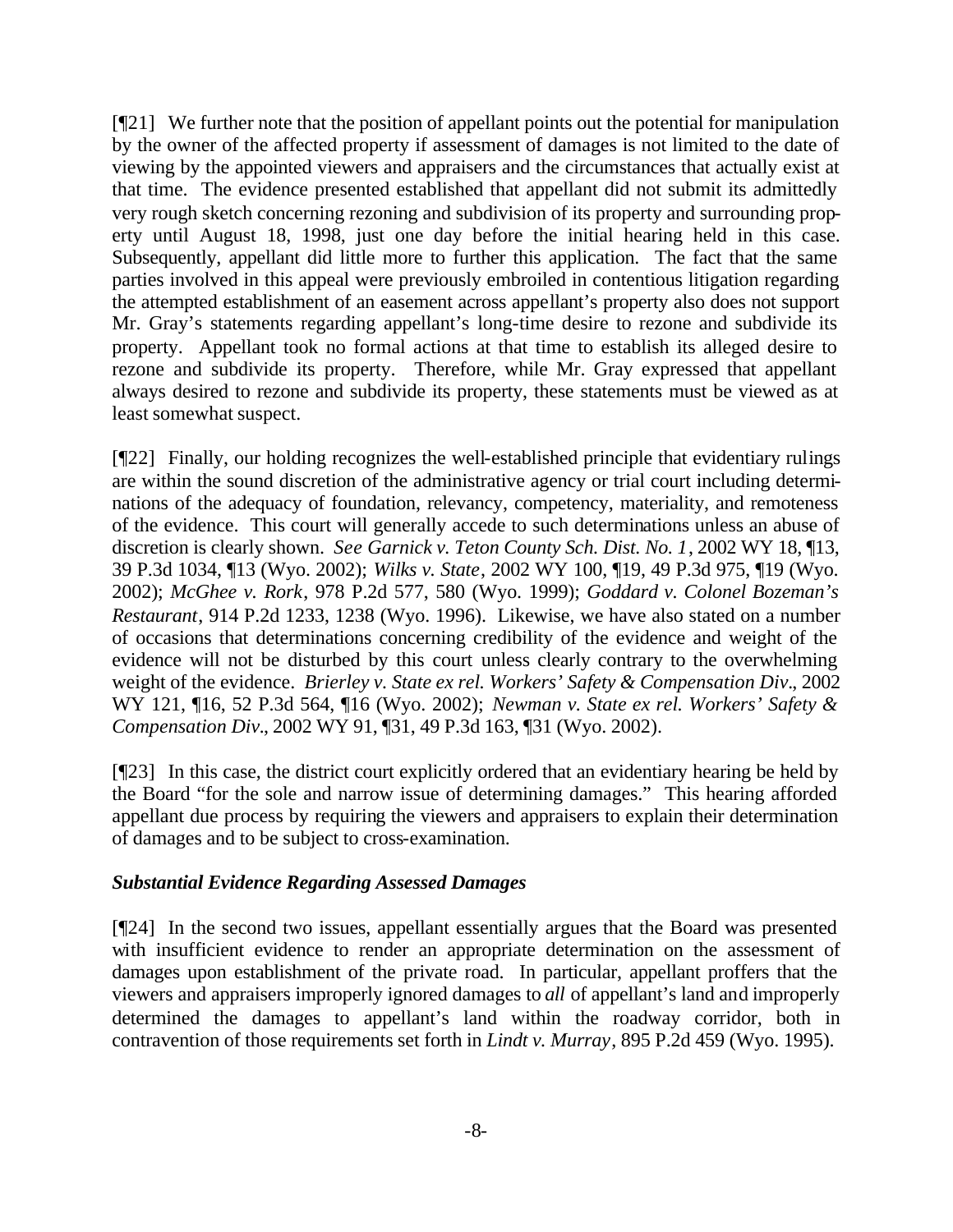[¶25] We have previously had occasion to address the issue of establishing damages as it relates to applications for a private road under Wyo. Stat. Ann. §§ 24-9-101 *et seq.* In *Lindt,*  at 463, we stated:

> The Lindts claim the damage award is improper. It is evident from the proceedings before the Board that the directions given the Board by the district court in its remand order were not observed or understood. Therefore, we remand to the district court with directions that the district court remand to the Board and the Board reassemble the viewers and appraisers, or if necessary a different body of viewers and appraisers, and those viewers and appraisers assess damages as follows: (1) determine the value of the entirety of the Lindts' affected land before the private road was established; then, (2) determine the value of the Lindts' remaining land after the private road is in place; (3) subtract the "after" value from the "before" value, which then equals the damages due the Lindts. *Coronado Oil Co. v. Grieves*, 642 P.2d 423, 433 (Wyo. 1982); and *see generally Mettee v. Kemp*, 236 Kan. 781, 696 P.2d 947, 949 (1985) (discussing Kansas statute which enumerates factors which may be considered in the "before-after" analysis).

*See also Mayland v. Flitner*, 2001 WY 69, ¶¶32-44, 28 P.3d 838, ¶¶32-44 (Wyo. 2001) and *Miller v. Bradley*, 4 P.3d 882, 888-89 (Wyo. 2000).

[¶26] Appellant claims that the viewers and appraisers improperly attempted to assess damages, only taking into account the damage to the land within the roadway corridor rather than taking into account the damages to the whole of appellant's property. At the hearing held on February 13, 2001, the viewers and appraisers specifically confirmed that they did consider diminution in the value of appellant's property outside the roadway corridor. However, they viewed appellant's property as range and meadowland and, therefore, determined that the property outside of the roadway would be unaffected in dollar value by the private roadway.

[¶27] The viewers and appraisers correctly stated the "before" and "after" parameters for the assessment of damages expressed in *Lindt v. Murray* and explained that they applied them in their evaluation. Mr. Espy testified as follows:

> We just felt that it affected that corridor where the road was and not the property further in, because the—when we reviewed it that day, basically it was rangeland and meadowland, and because we inquired and there was no subdivision plat on file. So we didn't feel that the property further in was affected valuewise. We just felt that the corridor was what was affected.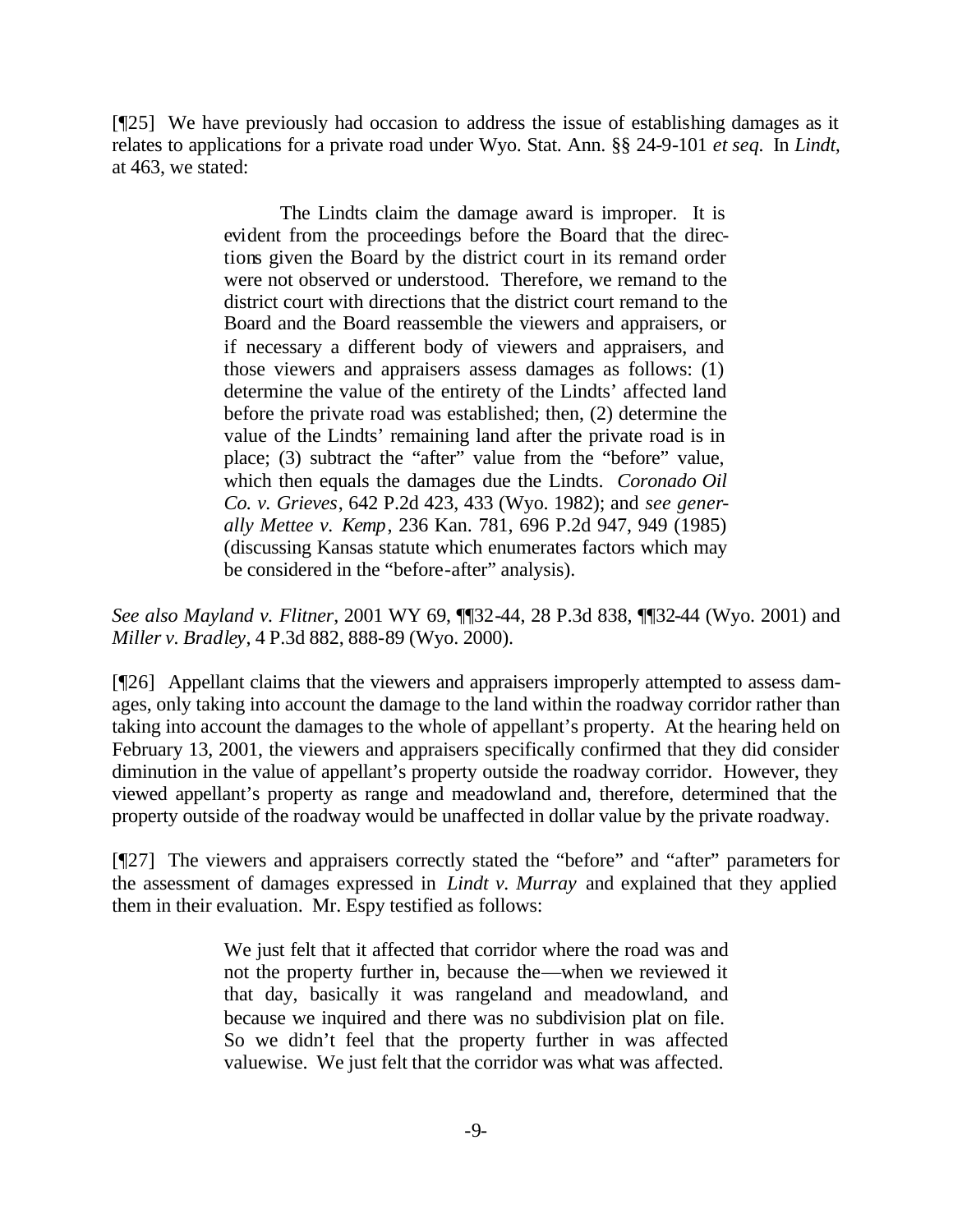When Mr. Espy was asked to explain his understanding of what *Lindt v. Murray* required of viewers and appraisers in making a damages assessment, he responded:

> Basically, take the value of the property that was affected as a whole, do the damage amount, and take the value of the property again. Basically, the difference is the damages.

Mr. Espy then explained the means by which the viewers and appraisers determined the assessment of damages in this case:

> Well, when we did it, basically what we came up with was—it was—since basically we viewed it as rangeland and meadowland, we viewed that the property basically outside of the corridor would have been unaffected in dollar value before and after. And it was just because, like [counsel] just asked us, you know, it would have been different, you know, if there would have been, you know, existing plats out there, or houses. But since we just viewed it as rangeland, we didn't think that it made any difference in the value of the property outside the corridor before and after. We just viewed it as the—right down the corridor were the only places that we saw that there were damages.

. . .

We considered outside the corridor, but since we basically considered it as range or meadowland, basically it was range or meadowland before the proposed road and it would be range or meadowland after the proposed road. So we didn't view that there was, you know, substantial—or basically hardly any change in value to that property before and after.

[¶28] Upon our independent review of the record, we hold that the viewers and appraisers did consider appellant's property as a whole, but their conclusion was no damage would be caused to that property with the exception of damages sustained by the actual land taken for placement of the private road. As a result, we conclude that the viewers and appraisers complied with applicable law in making this assessment and that substantial evidence existed to support their conclusion. As indicated previously, at the time of viewing, appellant's property was zoned as ranch, agricultural, and mining property.

[¶29] Appellant also asserts that the viewers and appraisers erred because they failed to take into consideration the highest and best use of appellant's property. Appellant posits that the viewers and appraisers should have utilized the valuation of its property assuming that it would be rezoned and subdivided. As mentioned previously, Mr. Gray testified about appel-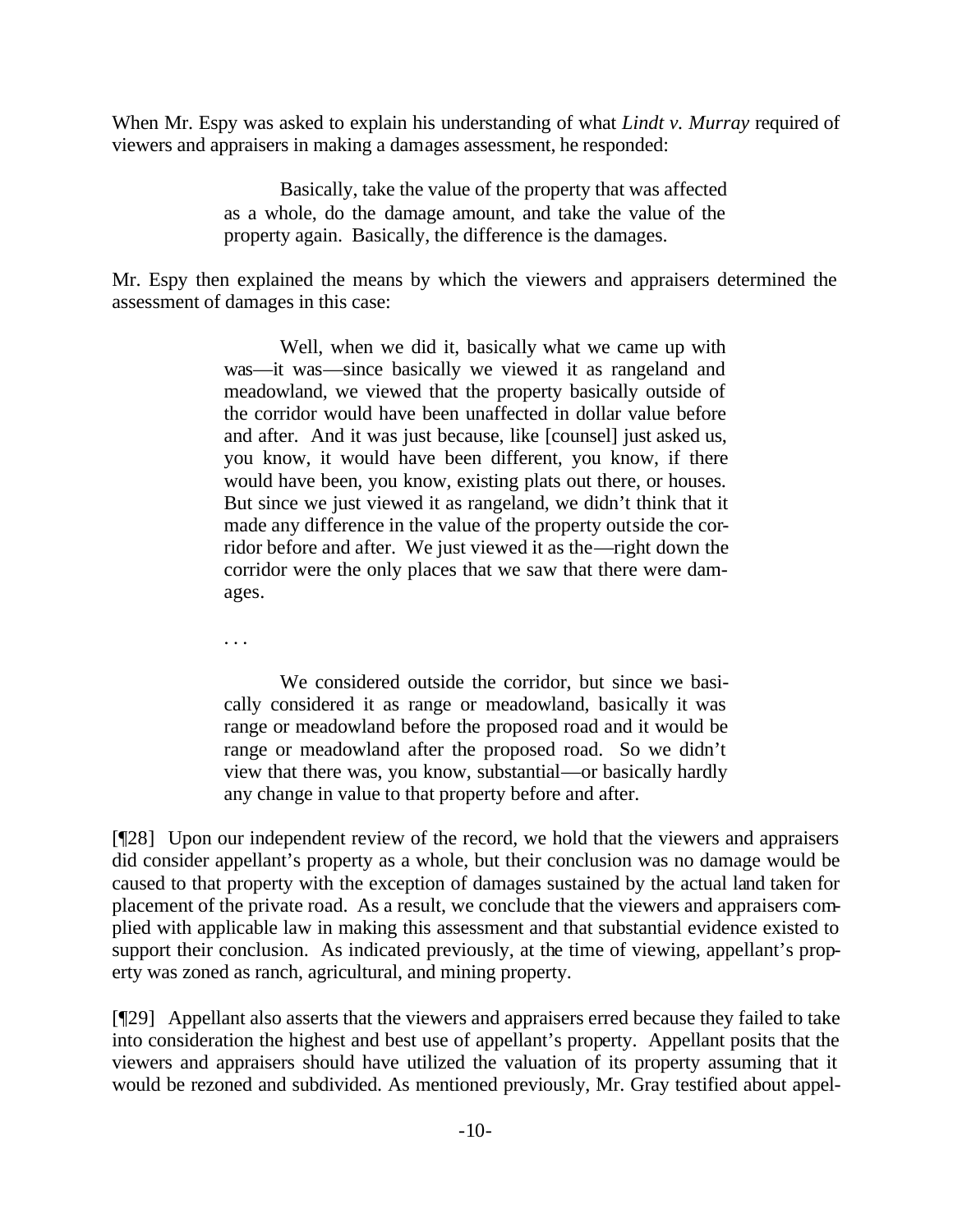lant's plans to rezone and subdivide its property and admitted that almost all the formal steps to complete this plan remained unsatisfied. Mr. Schnal testified that the rezoning and subdivision application of appellant was on hold for a multitude of reasons. Appellant's property also remained zoned as ranch, agricultural, and mining property. Therefore, substantial evidence exists to support the assessment of damages of the viewers and appraisers based on appellant's property being used as grazing and meadowland.

[¶30] Appellant also contests the manner in which the viewers and appraisers estimated the damages incurred as a result of the placement of the private road. Specifically, appellant argues that no comparable property sales or market values were used by the viewers and appraisers in making their assessment and no factual basis was established for the \$1.00 per running foot value used in their calculations.

[¶31] The viewers and appraisers utilized their own expertise and experience in arriving at a value. The appointed viewers and appraisers had previously served in this capacity in other private road and similar proceedings. They had experience in banking, accounting, real estate sales, and ranching. Comparable sales in the same locality were unavailable. Thus, the viewers and appraisers utilized their independent knowledge of a similar transaction regarding the valuation of a private road easement in another location and made adjustments considering the difference in location and other factors. The viewers and appraisers also utilized their general knowledge of land values and the real estate market for similar property in the area. This rational and all-inclusive approach taken by the viewers and appraisers derived a fair and equitable assessment of damages.

[¶32] We indicated in *Carney v. Board of County Comm'rs of Sublette County*, 757 P.2d 556, 561 (Wyo. 1988), that appointed viewers and appraisers must be disinterested freeholders and electors of the county who are knowledgeable of the local conditions and will apply that knowledge and their common sense in making their determination. This is precisely what the viewers and appraisers did in this case. The record before us makes it apparent that the viewers and appraisers made the appropriate review utilizing the required "before-after" analysis to determine damages. In reviewing appeals from administrative bodies, we cannot substitute our judgment for that of the agency as long as the decision is supported by substantial evidence. Hence, we hold the Board's finding of damages is supported by substantial evidence.

# *Due Process.*

[¶33] Finally, appellant asserts that it was not afforded due process because it was not allowed to question the third viewer and appraiser at the February 13, 2001 hearing. While two of the viewers and appraisers testified at this hearing and were subject to substantial cross-examination by appellant, the third viewer and appraiser, Mr. Quealy, due to a serious illness, was unable to attend the hearing.